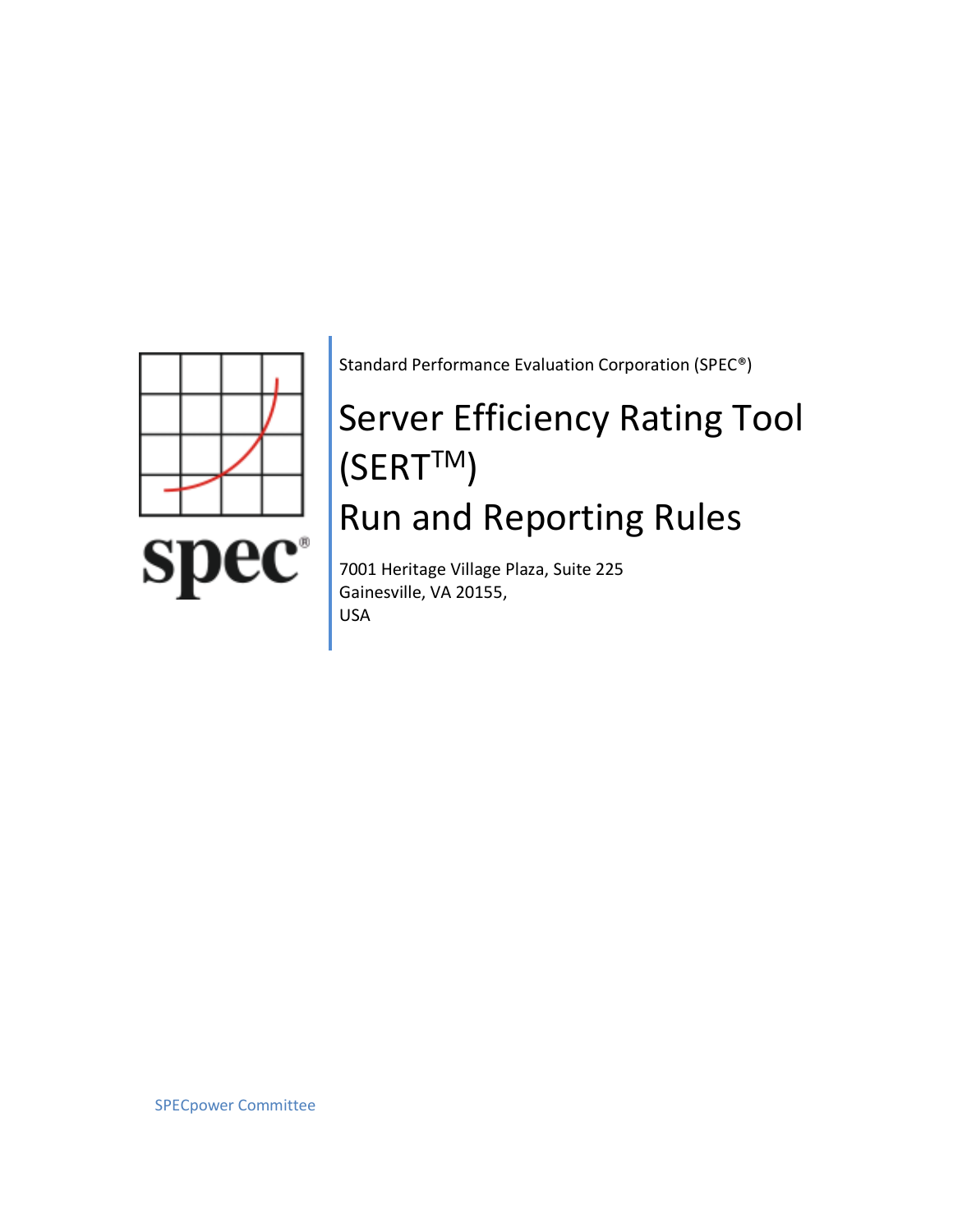# **Table of Contents**

| 1.   |        |  |  |  |
|------|--------|--|--|--|
| 1.1. |        |  |  |  |
|      | 1.1.1. |  |  |  |
| 1.2. |        |  |  |  |
|      |        |  |  |  |
| 2.   |        |  |  |  |
| 2.1. |        |  |  |  |
| 2.2. |        |  |  |  |
| 2.3. |        |  |  |  |
| 2.4. |        |  |  |  |
|      | 2.4.1. |  |  |  |
|      | 2.4.2. |  |  |  |
|      | 2.4.3. |  |  |  |
|      | 2.4.4. |  |  |  |
|      | 2.4.5. |  |  |  |
|      | 2.4.6. |  |  |  |
| 2.5. |        |  |  |  |
|      | 2.5.1. |  |  |  |
|      |        |  |  |  |
| 2.6. |        |  |  |  |
| 2.7. |        |  |  |  |
|      |        |  |  |  |
| 2.8. |        |  |  |  |
| 2.9. |        |  |  |  |
|      | 2.9.1. |  |  |  |
|      | 2.9.2. |  |  |  |
|      | 2.9.3. |  |  |  |
|      | 2.9.4. |  |  |  |
| 3.   |        |  |  |  |
| 3.1. |        |  |  |  |
|      | 3.1.1. |  |  |  |
| 3.2. |        |  |  |  |
| 3.3. |        |  |  |  |
| 3.4. |        |  |  |  |
| 3.5. |        |  |  |  |
| 4.   |        |  |  |  |
| 4.1. |        |  |  |  |
| 4.2. |        |  |  |  |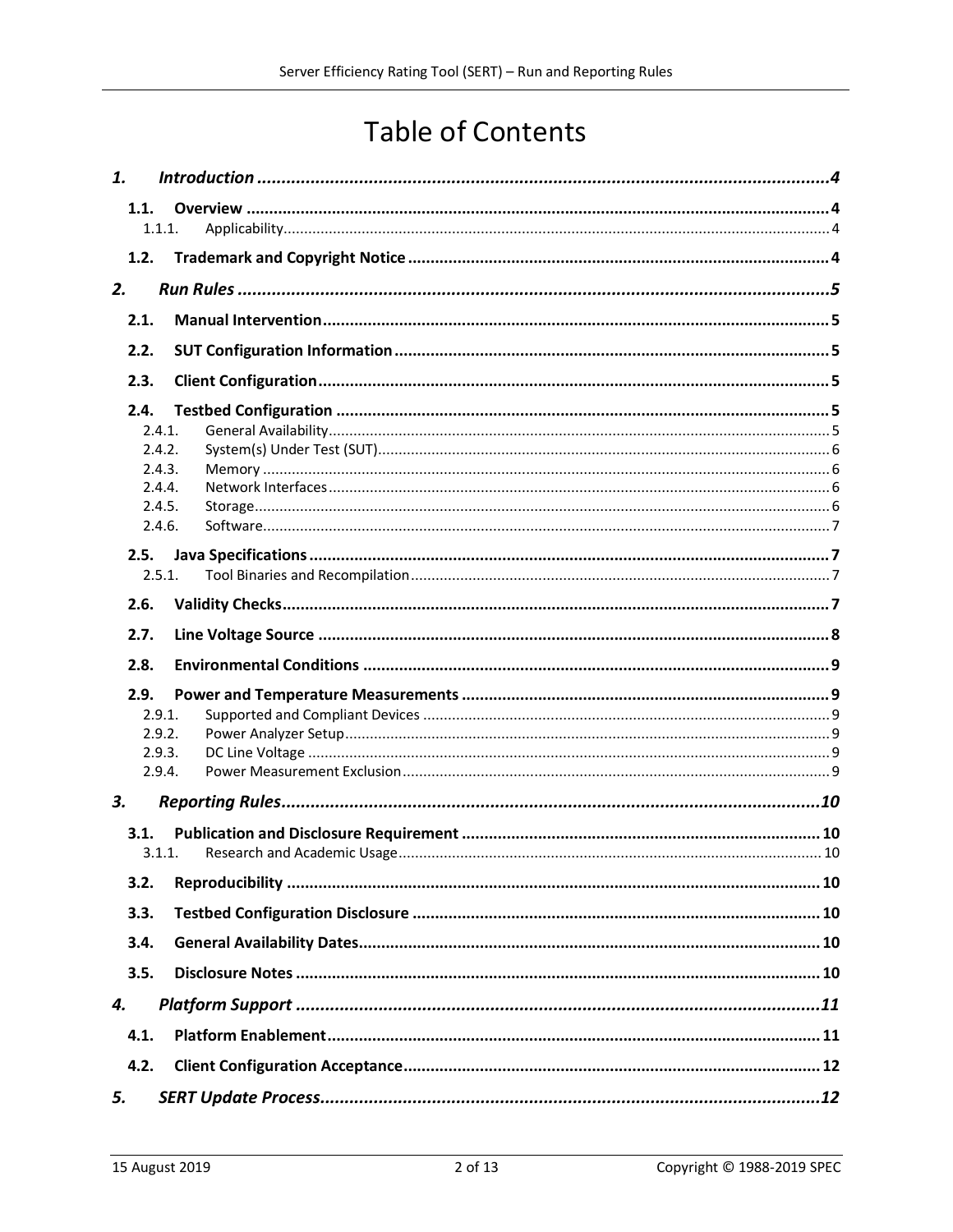# *6. [Recommendation for Government Energy Efficiency Programs](#page-12-0) .....................................13*

| SVN Revision:              | 2713                                                                                                |
|----------------------------|-----------------------------------------------------------------------------------------------------|
| SVN Date:                  | 2019/11/28 15:30:42                                                                                 |
| This document version:     | https://www.spec.org/sert2/SERT-runrules-20190815.pdf                                               |
| Latest SERT 2.x.x version: | https://www.spec.org/sert2/SERT-runrules.pdf                                                        |
| Previous version:          | https://www.spec.org/sert2/SERT-runrules-20190301.pdf                                               |
|                            | Sections marked in italic are references to ISO/IEC 21836 (https://www.iso.org/standard/71926.html) |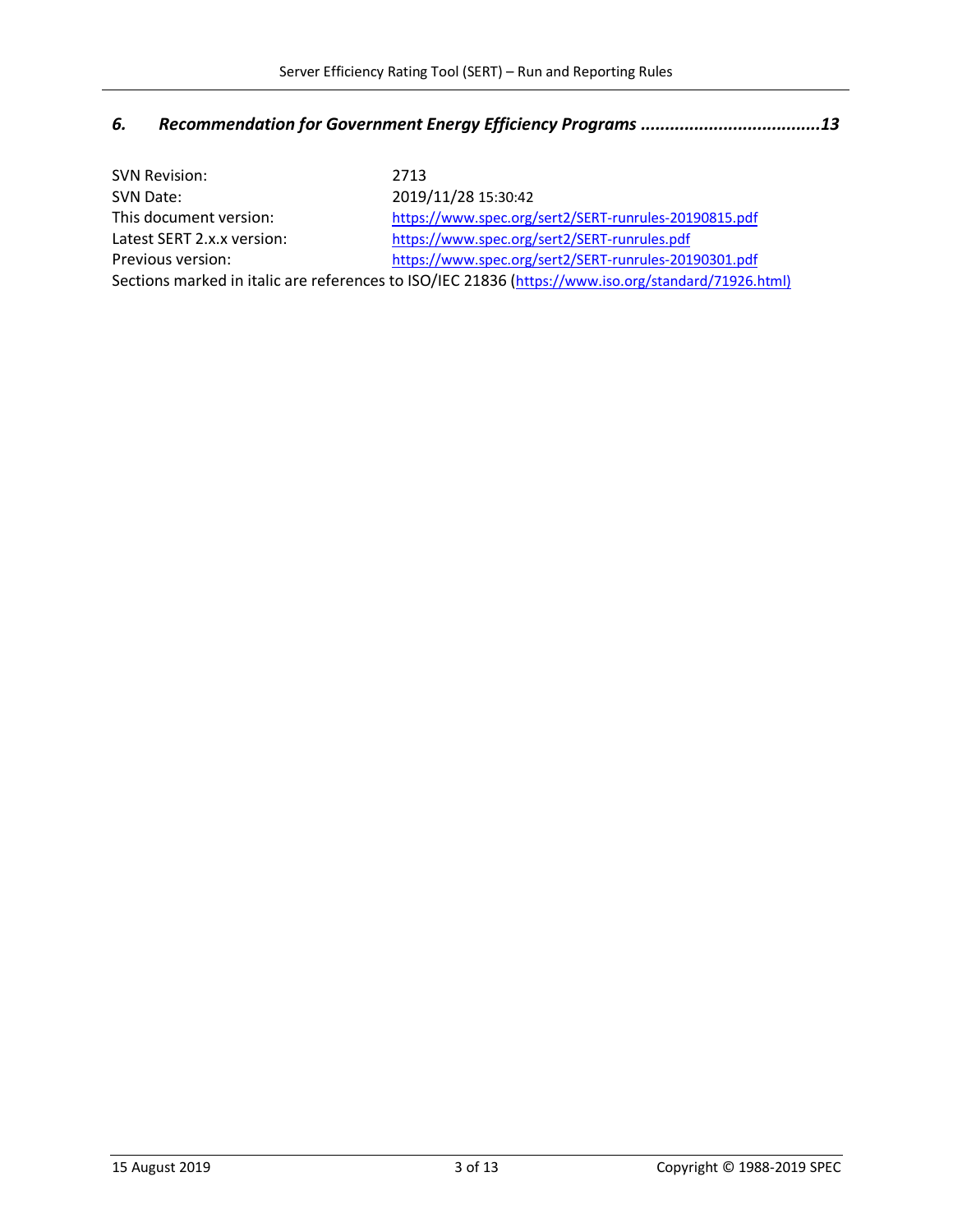# <span id="page-3-0"></span>**1. Introduction**

#### <span id="page-3-1"></span>**1.1. Overview**

The Server Efficiency Rating Tool (SERT™) was created by the Standard Performance Evaluation Corporation (SPEC®), the world's leading organization for benchmarking expertise. The SPECpower Committee designed, implemented, and delivered the SERT suite, a next-generation tool set for measuring and evaluating the energy efficiency of servers. The SERT suite was created with the input of various global energy-efficiency programs in order to incorporate their regional program requirements. Designed to be simple to configure and use via a comprehensive graphical user interface. The SERT suite uses a set of synthetic worklets to test discrete system components such as CPU, memory, and storage, providing detailed power consumption data at different load levels. Results are provided in both machine- and human-readable forms, enabling automatic submission to government-sponsored certification programs as well as both summary and detail reports for use by potential customers.

These rules abide by the norms laid down by SPEC in order to ensure that results generated with this tool are meaningful, comparable to other generated results, and repeatable, with documentation covering factors pertinent to reproducing the results. Per the SPEC license agreement, all results must adhere to these Run and Reporting Rules in order to be considered valid. Only valid results may be submitted for regulatory programs.

#### <span id="page-3-2"></span>**1.1.1. Applicability**

SPEC intends that this tool measures the AC power and performance of computer servers for use by various energy efficiency programs.

The AC power consumption measured by this tool should not be assumed to represent the AC power consumption of other applications on the same hardware.

While this tool was designed to be a measure of computer servers, SPEC acknowledges that it may also be used to measure other classes of computing devices. Given the speed of technology advances in the industry, SPEC does not arbitrarily restrict the type of system on which the SERT suite is used. However, the SERT workload is not representative of workstation and client workloads.

#### <span id="page-3-3"></span>**1.2. Trademark and Copyright Notice**

SPEC, the SPEC logo, and the name PTDaemon are registered trademarks of the Standard Performance Evaluation Corporation (SPEC) and SERT is a trademark of SPEC. Additional product and service names mentioned herein may be the trademarks of their respective owners. Copyright © 1988-2019 Standard Performance Evaluation Corporation (SPEC). All rights reserved.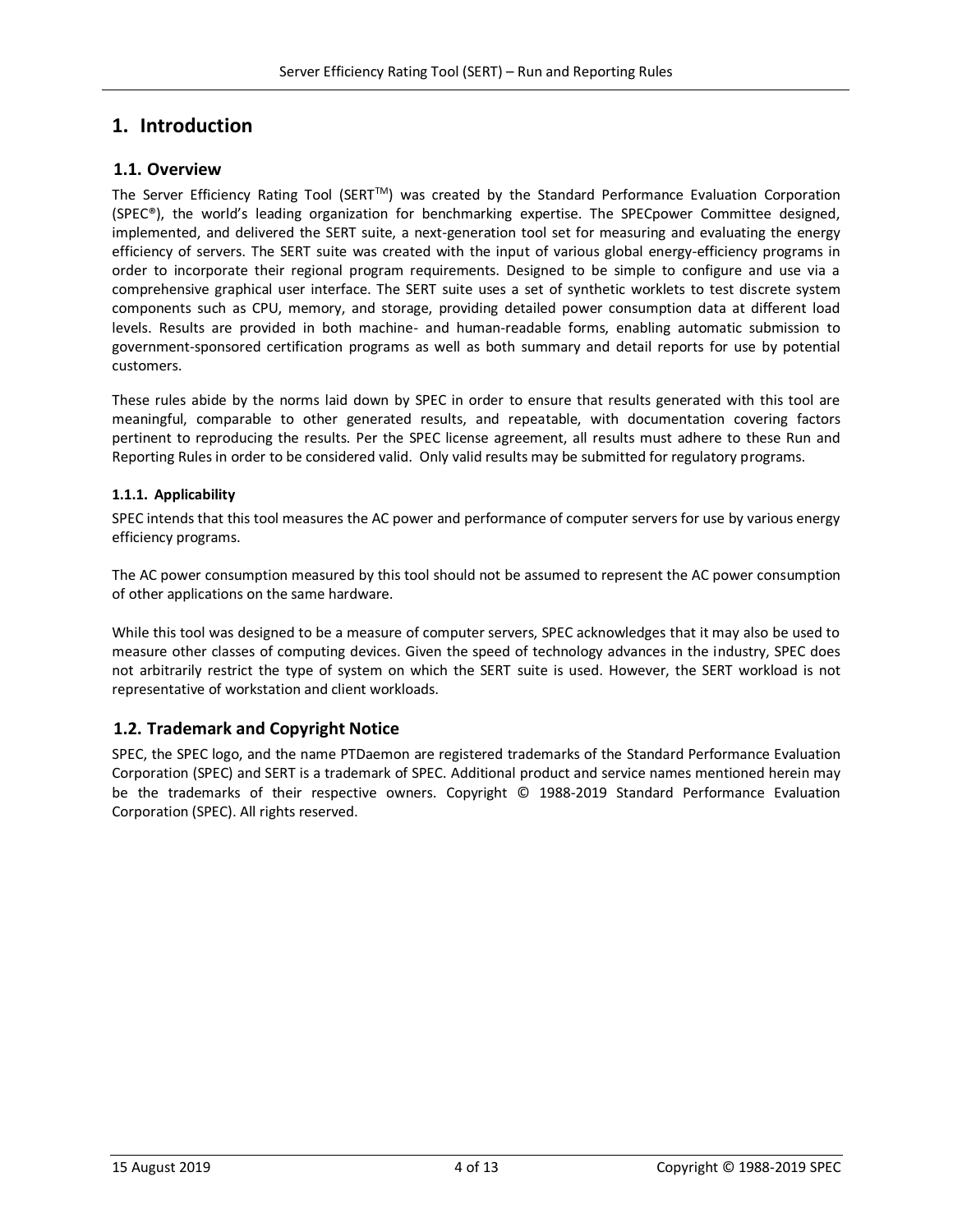# <span id="page-4-0"></span>**2. Run Rules**

#### <span id="page-4-1"></span>**2.1. Manual Intervention**

No manual intervention or optimization of the Controller, SUT, or its internal and external environment is allowed during the measurement run.

#### <span id="page-4-2"></span>**2.2. SUT Configuration Information**

<span id="page-4-3"></span>The configuration information used to generate the final report must be populated accurately by the tester.

#### **2.3. Client Configuration**

Only Client Configurations that have been accepted by SPEC and are documented at [https://www.spec.org/sert2/SERT-JVM\\_Options-2.0.html](http://www.spec.org/sert2/SERT-JVM_Options-2.0.html) are allowed for valid measurements.

SERT will automatically pick the correct JVM options for each workload from the specified set and start the client JVMs with these options. The option sets for all supported platform / OS / JVM combinations have been defined by the platform manufacturer and must be used for compliant SERT runs. If the CPU, Operating System, or Java Virtual Machine are not detected properly, the drop-down boxes can be used to select the correct values; however, selecting the incorrect values would result in a non-compliant run. If the values are all set correctly but no matching configuration is found, this platform is not currently supported. Please check [http://www.spec.org/sert2/SERT-JVM\\_Options-2.0.html](http://www.spec.org/sert2/SERT-JVM_Options-2.0.html) for a list of supported platforms. You may be able to use a different JVM or Operating System instead. If the processor is not on the supported list, you may wish to contact your processor vendor to encourage them to complete the platform acceptance process so it will be supported in SERT.

JVMs are capable of modifying their behavior based on flags. Configuring the JVM through other means is strictly forbidden.

#### <span id="page-4-4"></span>**2.4. Testbed Configuration**

The SERT suite is developed for out-of-the-box configurations. Limited tuning has been implemented to ensure consistency across architectures.

- Any deviations from the standard default configuration for the testbed components must be documented so an independent party would be able to reproduce the configuration and the result without any further assistance.
- The JVM director and all instances of the SPEC PTDaemon® must run on system(s) other than the SUT.

#### <span id="page-4-5"></span>**2.4.1. General Availability**

Availability requirements are defined by the regulatory agency in charge of the specific energy-efficiency program that is using data from the SERT suite.

The entire SUT must be comprised of components that are generally available on or before the date of publication, or must be generally available within three months of the first publication of these results.

World-wide availability is not a requirement. However, the entire SUT must be available in a region that supports the current and voltage sources used in the measurement of the SERT suite.

Products are considered generally available if they are orderable by ordinary customers and ship within a reasonable time frame. This time frame is a function of the product size and classification and common practice. Some limited quantity of the product must have shipped on or before the close of the stated availability window. Shipped products do not have to match the tested configuration in terms of CPU count, memory size, and disk count or size, but the tested configuration must be available to ordinary customers. The availability of support and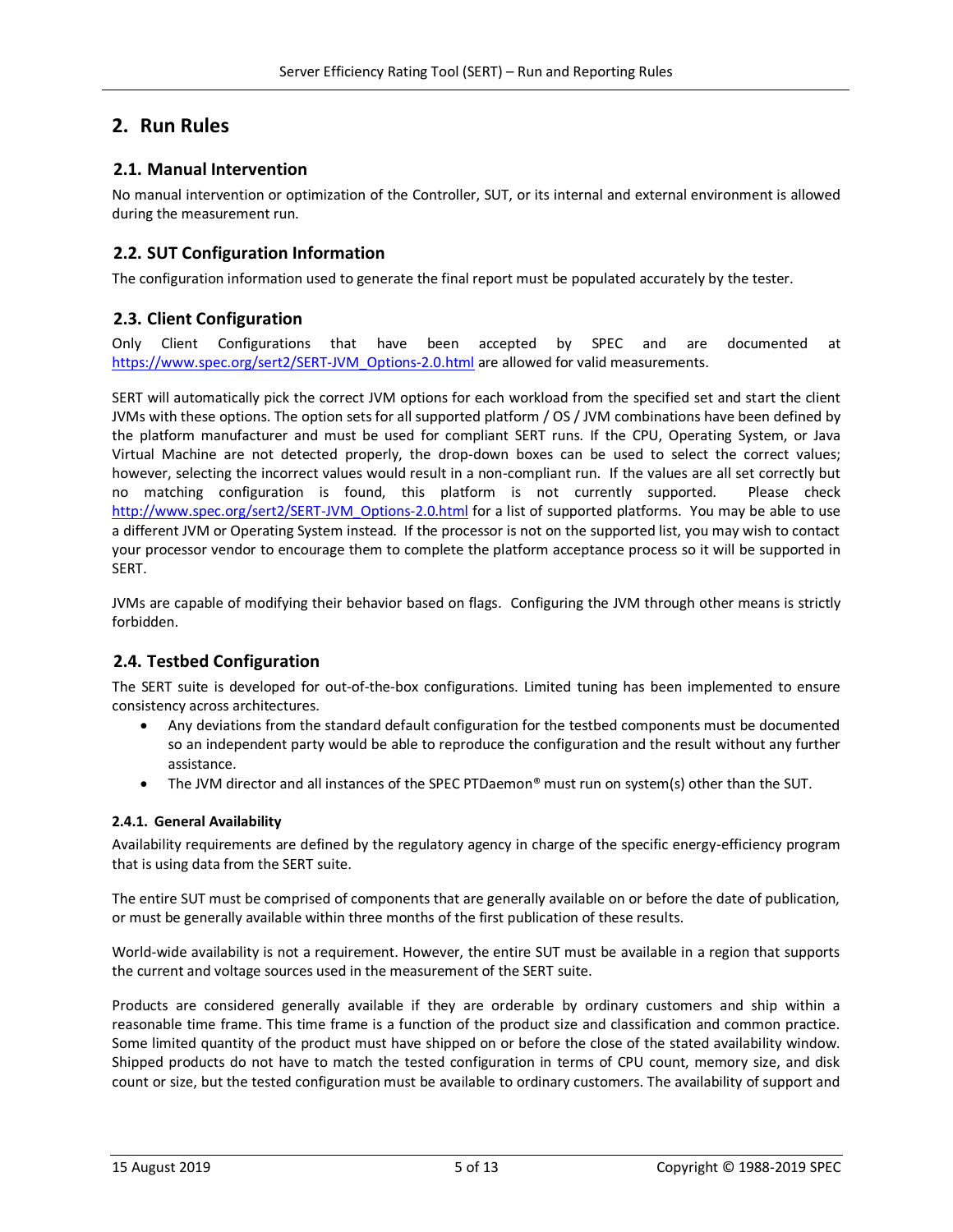documentation of the products coincide with the release of the products. Documentation must be provided in a language that is appropriate for the region where the SUT is claimed to be available.

Hardware products that are still supported by their original or primary vendor may be used if their original general availability date was within the last five years. The five-year limit is waived for hardware used in controller systems.

Software products that are still supported by their original or primary vendor may be used if their original general availability date was within the last three years.

#### <span id="page-5-0"></span>**2.4.2. System(s) Under Test (SUT)**

Each SERT result submitted or made public must be for an actual run of the tool on the SUT named in the result. For multi node configurations, all nodes must be equipped with identical hardware and software components, i.e. only homogeneous configurations are allowed.

#### <span id="page-5-1"></span>**2.4.3. Memory**

*All memory channels shall be equally populated with at least one identical DIMM and a total system memory capacity that is greater than or equal to the minimum capacity required by the SERT test (see Equation 4). If this server configuration does not meet these requirements, then SERTv2 was not designed to function on this server and this server configuration cannot be tested in this configuration.*

 $SERTv2$  Minimum System Memory Size =  $2GB + 496MB * System Threads$ 

*(Equation 4)*

*where System Threads is calculated in Equation 5*

[SOURCE: ISO/IEC 21836:2020 7.8.2 Single Configuration Testing 2)]

*System Threads* = # of  $CPUs \times #$  of cores per  $CPU \times #$  of hardware threads per core

*(Equation 5)*

<span id="page-5-2"></span>[SOURCE: ISO/IEC 21836:2020 7.8.3.2 High-End Configuration]

#### **2.4.4. Network Interfaces**

At least one port of the SUT's fastest network interface controller must be connected to the Controller

#### <span id="page-5-3"></span>**2.4.5. Storage**

All the following storage device requirements shall be followed:

- For a single storage device configuration, a minimum of two partitions are required
	- o OS partition(s) and one SERT Data partition (min. 20 GB)
- For a multiple storage device configuration, drives must be partitioned as follows:
	- $\circ$  First storage device: OS partition(s) and one SERT Data partition (min. 20 GB)
	- $\circ$  Any additional storage device: SERT Data drive (entire drive capacity)
- For all storage devices, the device write cache must be disabled and the "Write Through" mode on RAID controllers must be set if possible; see the SERT User Guide for platform specific instructions. For systems where disabling write caches or setting "Write Through" mode is not supported, a statement must be added to the SUT notes in the FDR.
- SERT Data partitions may only be hosted on filesystems (e.g., ntfs, ext4, zfs, jfs) that support direct I/O. Note: USB Hard drives that don't support direct I/O will not work with the SERT suite.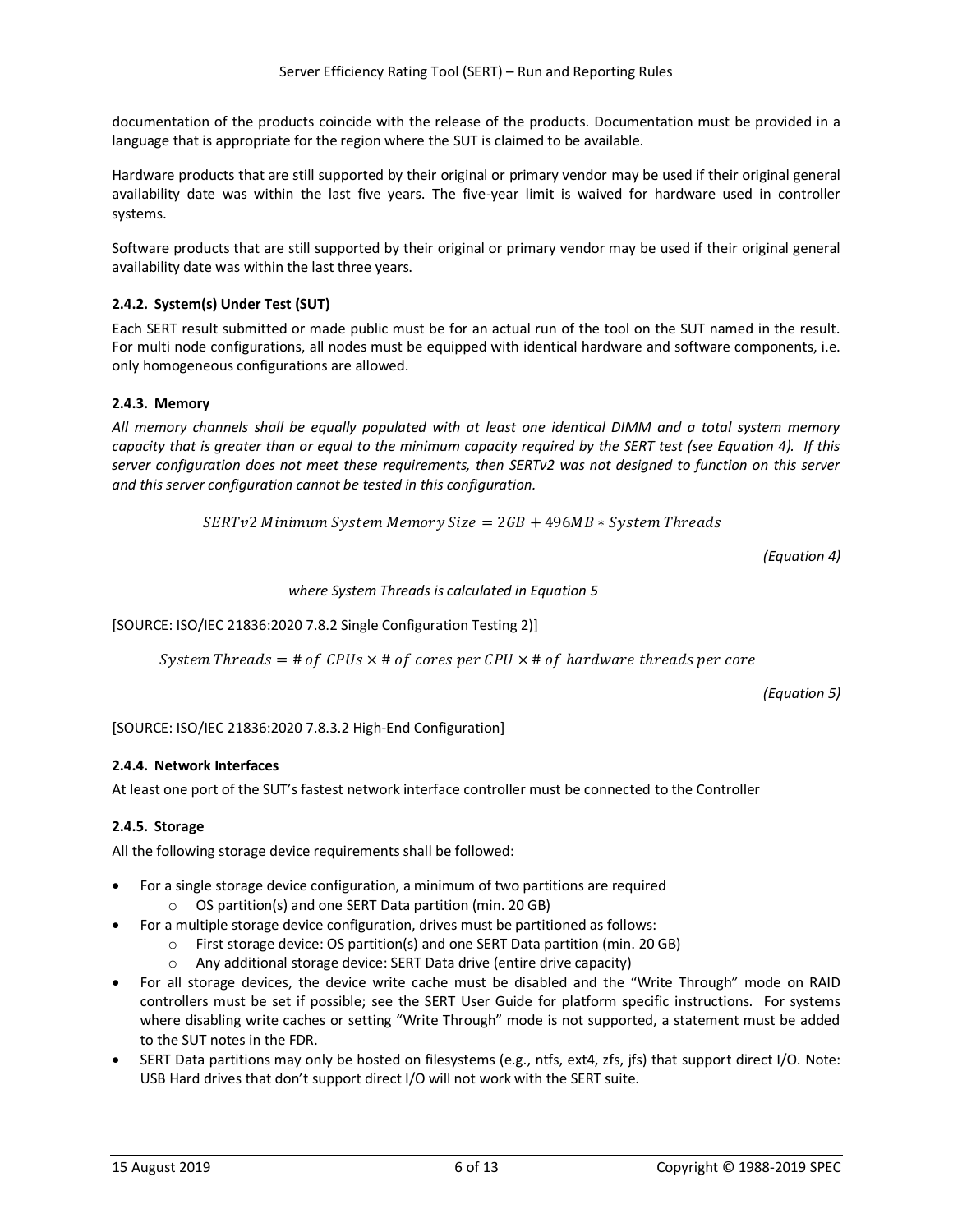• RAID arrays of more than one device are not allowed, i.e. each individual storage device must be configured as JBOD or a single disk RAID 0 array.

Note: The content of the storage devices being tested will not be erased. However, for meaningful results, it is strongly recommended to format the filesystem before running the SERT storage worklets for the first time. The test data files created during the initial run can be reused in subsequent runs.

#### <span id="page-6-0"></span>**2.4.6. Software**

Required software components per server (host) are:

- Exactly one operating system instance (with one user space), including all modules that are installed during the default installation process.
- If the system uses a hypervisor by default, the SERT suite may run in a guest instance (virtual machine) of that hypervisor. Only one guest may run on each host. The guest must be configured to use all hardware resources that are not reserved by the hypervisor.
- A 64-bit Java run time environment including one or more instances of a Java Virtual Machine (JVM).

Optional power management software, when installed by default, must be reported. The operating system must be in a state sufficient to execute a class of server applications larger than the tool alone. Disabling operating system services is forbidden.

#### **Transactions per second was xx% of target**

For end user testing, the following values in the config-all.xml file may be set to any integer between 1 and 10 to provide additional warmup time to allow systems to reach steady state before measurements start. For platform acceptance testing, any integer between 1 and 5 may be set. This should help in cases where runs are invalid due to 100% throughput being too high or too low, e.g. INVALID: Sequential worklet, interval 100%: Transactions per second was 104.7% of target (threshold is at most 104.0%).

- <interval-count id="cpuWarmupIntervalCount">3</interval-count>
- <interval-count id="memCapacityWarmupIntervalCount">1</interval-count>
- <interval-count id="storageWarmupIntervalCount">1</interval-count>
- <interval-count id="hybridWarmupIntervalCount">3</interval-count>

#### <span id="page-6-1"></span>**2.5. Java Specifications**

The SERT 2 suite requires Java 7 or later and its implementation must follow the following specification:

• Java Virtual Machine Specification (ISBN-13: 978-0133260441)

#### <span id="page-6-2"></span>**2.5.1. Tool Binaries and Recompilation**

The SERT suite binaries are provided in jar files containing the Java classes. Valid runs must use the SPEC provided jar files and these files must not be updated or modified in any way.

#### <span id="page-6-3"></span>**2.6. Validity Checks**

At the end of the run, the below checks are performed on the results file. The run will be marked invalid if the configuration or results do not adhere to the below requirements. "INVALID" messages will appear in the report to explain the reasons why the result was marked invalid. In addition, warning messages may be included in the report to alert the reader about possible issues. Note, these validation checks are not a substitute for a thorough review of SERT run rule compliance as it is not possible to automatically verify compliance with all SERT run rules.

The following are required for a valid run and are automatically checked: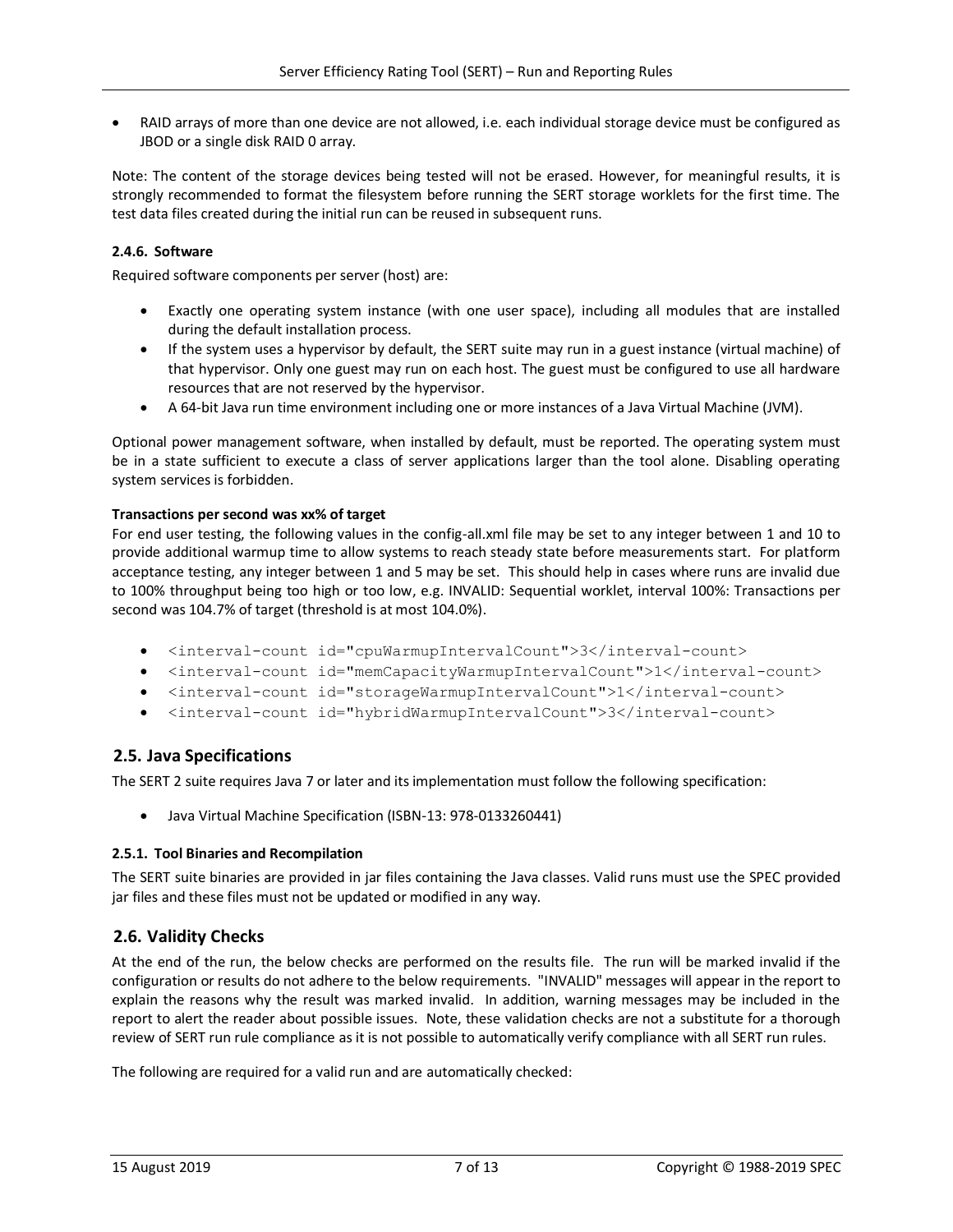| <b>ResultModificationValidator</b>      | Verifies that the results.xml file was not modified after the run, aside from<br>in the section of the file that is explicitly marked where editorial changes<br>are allowed |
|-----------------------------------------|------------------------------------------------------------------------------------------------------------------------------------------------------------------------------|
| <b>CompleteRunValidator</b>             | Ensures that all of the configured measurement intervals were actually<br>included in the result                                                                             |
| <b>TransactionFailuresValidator</b>     | Confirms that all transactions completed successfully                                                                                                                        |
| TargetThroughputValidator               | Verifies that the target throughput for each load level was achieved (within<br>acceptable thresholds)                                                                       |
| ThroughputVariationValidator            | Ensures that each host in multi-node runs has similar performance                                                                                                            |
| VoltageValidator                        | Verifies that the measured voltage is within 5% of the line standard.                                                                                                        |
| PowerAnalyzerDeviceValidator            | Confirms that power analyzer are configured properly and on the accepted<br>device list                                                                                      |
| PowerErrorReadingsValidator             | Validates that there are no more than 1% error readings of power data and<br>no more than 2% error readings for power-factor, voltage, and current                           |
| PowerUncertaintyReadingsValidator       | Confirms that power analyzers report no more than 5% of readings with<br>uncertainty greater than 1%, and no more than 1% of readings that have<br>unknown uncertainty       |
| <b>TemperatureSensorDeviceValidator</b> | Confirms that temperature sensors are configured properly and on the<br>accepted device list                                                                                 |
| MinimumTemperatureValidator             | Verifies that the minimum reported temperature is at least 20.0 degrees C<br>throughout the run                                                                              |

#### <span id="page-7-0"></span>**2.7. Line Voltage Source**

The preferred line voltage source used for measurements is the main AC power as provided by local utility companies. Power generated from other sources often has unwanted harmonics which are incapable of being measured correctly by many power analyzers, and thus, would generate inaccurate results.

The AC Line Voltage Source needs to meet the following characteristics:

*AC Frequency: ±1 % of 50 Hz or 60 Hz Voltage: ±5 % of 100 V, 110 V, 120 V, 200 V, 208 V, 220 V, 230 V, 240 V or 400 V*

[SOURCE: ISO/IEC 21836:2020 7.4 Power Requirements]

The usage of an uninterruptible power source (UPS) as the line voltage source is allowed, but the voltage output must be a pure sine-wave. For placement of the UPS, see [2.9.2.](#page-8-3) This usage must be specified in the Notes section of the FDR.

Systems that are designed to be able to run normal operations without an external source of power cannot be used to produce valid results. Some examples of disallowed systems are notebook computers, hand-held computers/communication devices, and servers that are designed to frequently operate on integrated batteries without external power.

Systems with batteries intended to preserve operations during a temporary lapse of external power, or to maintain data integrity during an orderly shutdown when power is lost, can be used to produce valid tool results. For SUT components that have an integrated battery, the battery must be fully charged at the end of each of the measurement intervals, and proof must be provided that it is charged at least to the level of charge at the beginning of the interval.

Note that integrated batteries that are intended to maintain such things as durable cache in a storage controller can be assumed to remain fully charged. The above paragraph is intended to address "system" batteries that can provide primary power for the SUT.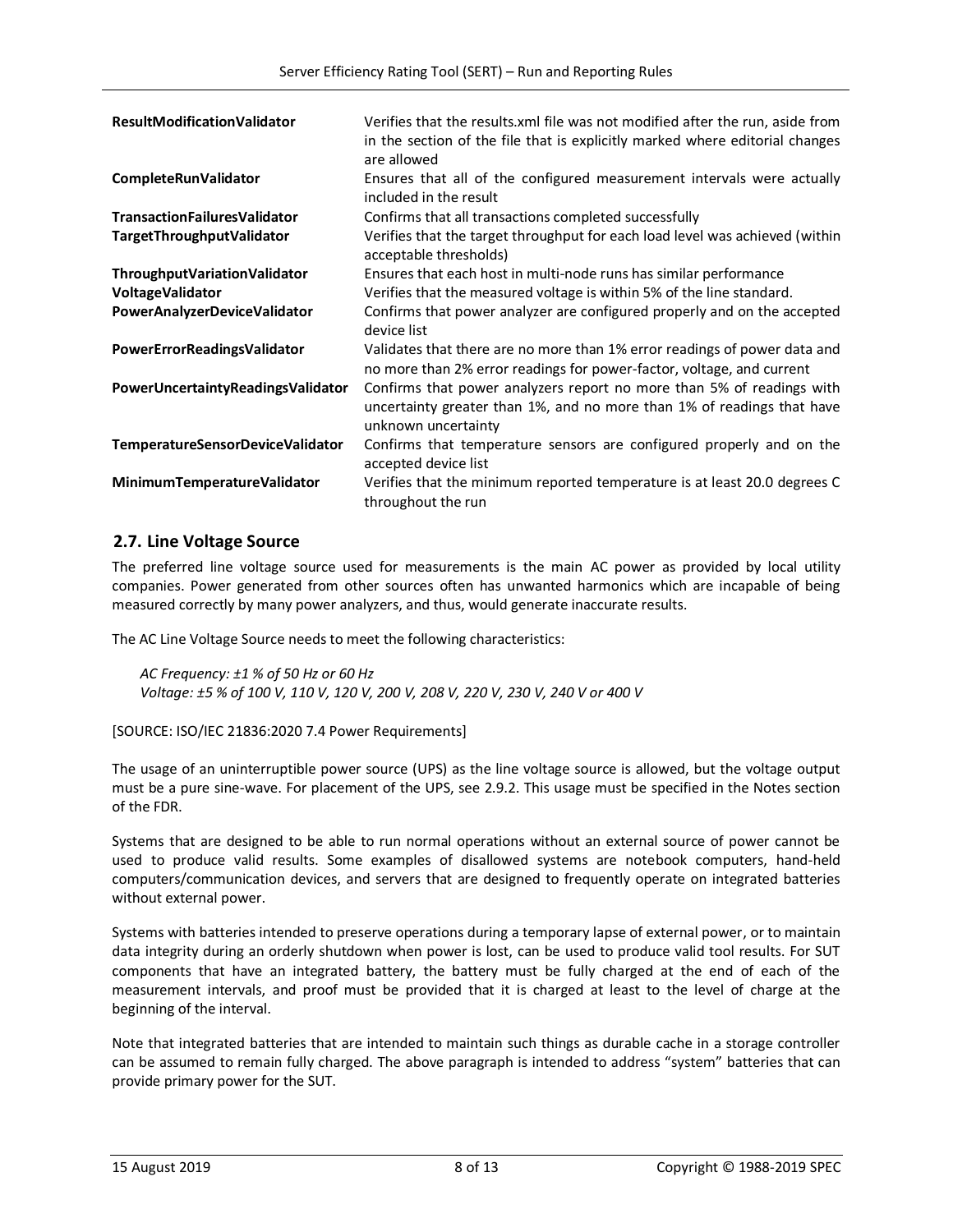If an unlisted AC line voltage source is used, a reference to the standard must be provided to SPEC. DC line voltage sources are currently not supported.

For situations in which the appropriate voltages are not provided by local utility companies (e.g., measuring a server in the United States which is configured for European markets, or measuring a server in a location where the local utility line voltage does not meet the required characteristics), an AC power source may be used, and the power source must be specified in the Notes section of the disclosure report. In such situations, the following requirements must be met, and the relevant measurements or power source specifications disclosed in the general notes section of the disclosure report:

- Total Harmonic Distortion of source voltage (loaded), based on IEC standards: < 5%
- The AC power source needs to meet the frequency and voltage characteristics previously listed in this section.
- The AC power source must not manipulate its output in a way that would alter the power measurements compared to a measurement made using a compliant line voltage source without the power source.

The intent is that the AC power source does not interfere with measurements such as power factor by trying to adjust its output power to improve the power factor of the load.

#### <span id="page-8-0"></span>**2.8. Environmental Conditions**

*The following environmental conditions shall be met for all SEEM testing. Air flow shall not be overtly directed in the vicinity of the measured equipment in a way that would be inconsistent with normal data centre practices.*

- *1) Ambient temperature above 20° C.*
- *2) Ambient temperature below the documented maximum operating temperature of the SUT.*
- *3) Elevation within the documented operating specification of the SUT.*
- *4) Humidity within the documented operating specification of the SUT.*

*NOTE: The intent is to discourage extreme environments that may artificially impact energy consumption or performance of the server, before and during the measurement.*

<span id="page-8-1"></span>[SOURCE: ISO/IEC 21836:2020 7.2 Environment]

#### **2.9. Power and Temperature Measurements**

#### <span id="page-8-2"></span>**2.9.1. Supported and Compliant Devices**

For SERT, only the power analyzers and temperature sensors compliant with ISO/IEC 21836 sub clause 9.2.1 shall be used. The list of current ISO complaint devices can be found here: [https://www.spec.org/power/docs/SPECpower-Device\\_List.html.](https://www.spec.org/power/docs/SPECpower-Device_List.html)

#### <span id="page-8-3"></span>**2.9.2. Power Analyzer Setup**

The power analyzer must be located between the AC line voltage source (or UPS) and the SUT. No other active components are allowed between the AC line voltage source and the SUT. Power analyzer configuration settings that are set by the SPEC PTDaemon must not be manually overridden. The power analyzer must be calibrated within the past 12 months for a compliant SERT result.

#### <span id="page-8-4"></span>**2.9.3. DC Line Voltage**

<span id="page-8-5"></span>The SERT suite is neither supported nor tested with DC loads today.

#### **2.9.4. Power Measurement Exclusion**

Switches (network or KVM) can be excluded from the power measurement of the SUT.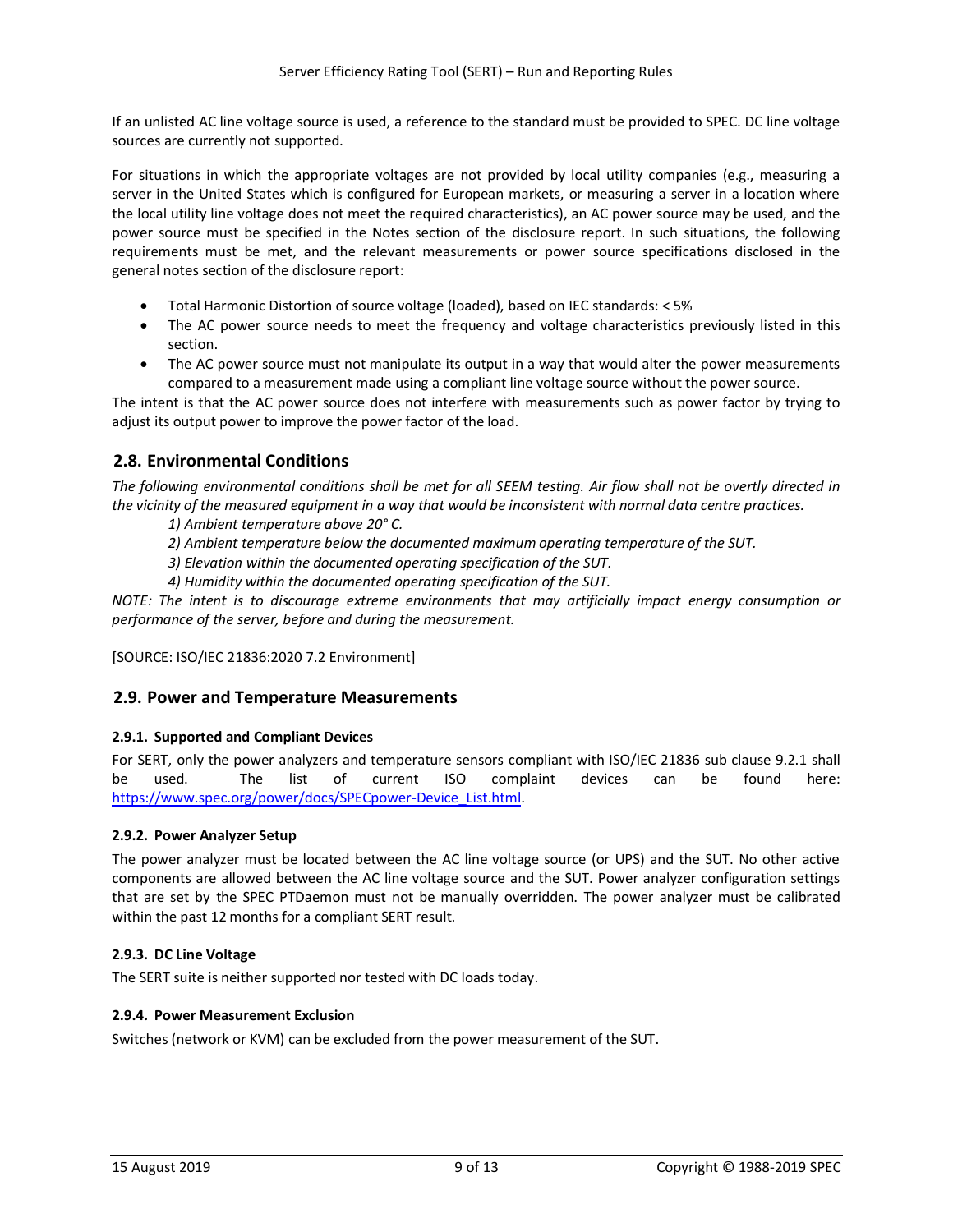# <span id="page-9-0"></span>**3. Reporting Rules**

In order to publicly disclose the SERT results, the tester must adhere to these reporting rules in addition to having followed the Run Rules above. The goal of the reporting rules is to ensure the system under test is sufficiently documented so that someone could reproduce the test and its results and to ensure that the tester has complied with the Run Rules.

#### <span id="page-9-1"></span>**3.1. Publication and Disclosure Requirement**

Any entity choosing to make statements using the SERT suite must follow the SPEC Fair Use Rule. Fair Use: Consistency and fairness are guiding principles for SPEC. To help assure that these principles are met, any organization or individual who makes public use of SPEC tool results must do so in accordance with the SPEC Fair Use Rule, posted at [https://www.spec.org/fairuse.html.](http://www.spec.org/fairuse.html)

Any entity publically disclosing information associated with a SERT result must be willing to share the results.xml file with SPEC for evaluation purposes. Any SPEC member may request that a full disclosure of the result be forwarded to SPEC. The disclosure is expected to be complete, including the configuration description. The full disclosure must be made available to the relevant subcommittee no later than 10 working days after the request.

SPEC may take action: When public claims are made about SPEC results, by any party (including but not limited to members, licensees, the press, academic researchers), SPEC reserves the right to take action if the full disclosure is not made available, or shows different results than the tester's claim, has other rule violations, or violates SPEC policies (such as the Fair Use policy).

#### <span id="page-9-2"></span>**3.1.1. Research and Academic Usage**

SPEC encourages the use of the SERT suite by the Research and Academic Community; please consult the SPEC Fair Use Rule for Research and Academic Usage at [https://www.spec.org/fairuse.html#Academic.](http://www.spec.org/fairuse.html#Academic)

#### <span id="page-9-3"></span>**3.2. Reproducibility**

By submitting or publishing a tool disclosure (report), the test sponsor implicitly states that the system performance and power measured is representative of such systems.

#### <span id="page-9-4"></span>**3.3. Testbed Configuration Disclosure**

The system configuration information that is required to reproduce published power and performance results must be reported. The principle is that if anything affects power or performance or is required to duplicate the results, it must be described. Any deviations from the standard, default configuration for the SUT must be documented so an independent party would be able to reproduce the result without any further assistance.

#### <span id="page-9-5"></span>**3.4. General Availability Dates**

The dates of general customer availability must be listed for the major hardware components (including system firmware) and server software, by month and year.

#### <span id="page-9-6"></span>**3.5. Disclosure Notes**

The Notes section is used to document additional important information required to reproduce the results from other reporting sections that require a larger text area.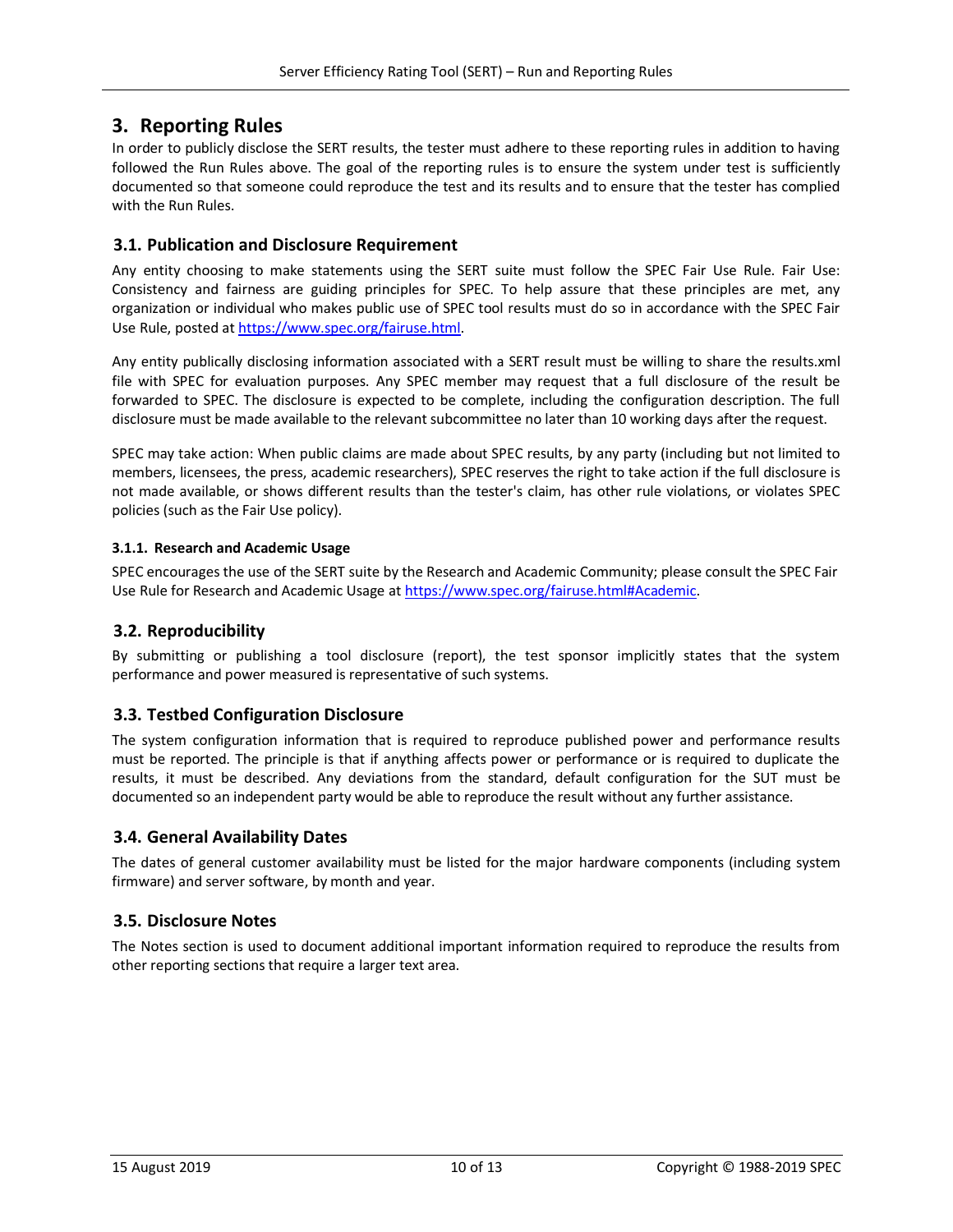# <span id="page-10-0"></span>**4. Platform Support**

The SERT suite has two levels of platform support:

**Enablement:** Enablement indicates that a processor architecture, operating system, or JVM has the necessary functional support implemented in the SERT suite, and has passed functional testing to ensure that SERT runs correctly.

**Acceptance:** Accepted "client configurations" are required to produce compliant results. A client configuration applies to a specific combination of processor architecture, operating system, and JVM, and specifies the runtime parameters that will be used with this configuration.

The sections below define the process for extending enablement and acceptance to new platforms.

#### <span id="page-10-1"></span>**4.1. Platform Enablement**

Platform enablement primarily relates to functional support for a processor architecture, operating system, or JVM. Enablement is not sufficient for producing compliant runs, but is a prerequisite for accepting new platform configurations.

Enabling support for a new processor architecture, operating system, or JVM involves implementing any platformspecific code that is necessary for the SERT suite to run properly in that environment, and then producing test results to confirm that the SERT suite functions properly.

Specific aspects of the SERT suite that may require platform-specific code include:

- Affinity
- Discovery
- Storage worklet implementation
- Run scripts (serthost.sh / serthost.bat)
- Documentation updates (particularly the User's Guide); this includes any necessary steps for configuring large pages (if supported) and for deactivating write cache for storage devices

Implementing these functions requires SERT source code access; therefore, this work must be done by a SPEC member or supporting contributor. For further information please contact info@spec.org.

The SERT suite testing must be completed to confirm that the changes are working properly. The extent of testing required depends on the extent of code changes required. For example, if the only necessary changes are to the Discovery code, testing would focus on the accuracy of the discovery data for the new platform as well as regression tests on existing systems that share the same discovery scripts.

Testing should also demonstrate that the new platform is capable of achieving compliant SERT results on one or more typical system configurations using the new platform support.

In some cases, adding enablement for a new platform may not require code changes, but just updates to documentation and testing.

Finally, in order for SPEC to officially add enablement support for a new platform, the submitting party must provide a commitment for future support and testing. Support for a particular platform may be withdrawn in a future update of the SERT suite if no party is able to provide adequate testing to ensure that the new update still runs properly on that platform.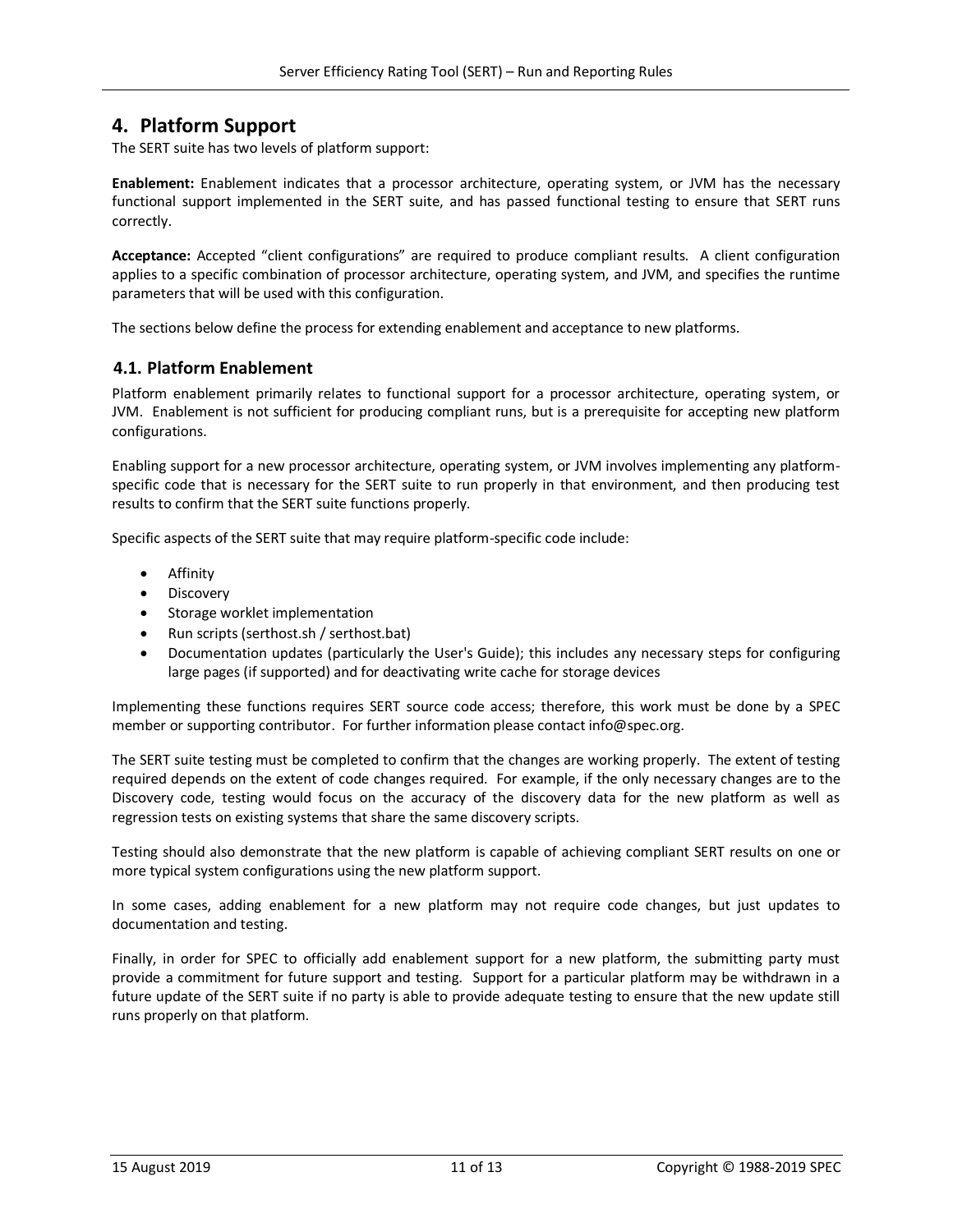#### <span id="page-11-0"></span>**4.2. Client Configuration Acceptance**

ISO/IEC 21836 9.3.4 defines the process and should be references for acceptance of new client configurations. The introduction to this clause is as follows.

*The SERT Client Configuration XML is a file within SERTv2 which consists of a list of sets of CPUs, Operating Systems, and JVMs which can be used with SERTv2. The HTML (posted on SPEC's website) and XML (version used for testing) of the SPEC SERT 2.x.x Client Configuration file are linked to in the Bibliography. Annex A includes a list of sets of CPUs, OSes, and JVMs which are preapproved for use with SEEM.* 

*For CPU, OS and JVM sets not listed in Annex A, compliance can be obtained by following the compliance test plans of 9.3.4.4.3 and working with SPEC to add support in SERTv2. Creation of a new client configuration requires selection of a set of JVM optimization flags which comply with the requirements of sub clause 9.3.4.2.* 

*Finally, software support for the new OS and JVM flag set is required within the SERTv2 tool. SPEC has a process for this support to be added, which is described in Section 4 of the SPEC SERT Run and Reporting Rules. This SPEC acceptance process may include additional requirements to those described in these sub clauses. Once accepted, SPEC typically posts an updated client configuration HTML and XML file for use with SERTv2.*

[SOURCE: ISO/IEC 21836:2020 9.3.4.1 General]

### <span id="page-11-1"></span>**5. SERT Update Process**

*Updated minor versions of SERTv2 shall be tested with the following test plan and meet the stated requirements:*

- *1) Select two servers which are currently available for sale from Annex A, or that have been shown to be compliant with SEEM. Select two OSes which are developed by different companies, and two CPU architectures developed by different companies.*
- *2) Configure each server as specified in 7.1.*
- *3) For each configuration, run a baseline compliant SERTv2 run using the initial version of SERTv2 (v2.0.1).*
- *4) For each configuration, run a compliant SERTv2 run using the new version of SERTv2.*
- *5) Per configuration, the overall SERTv2 efficiency score shall not differ more than 3 %, between the original and new version of SERTv2. Additionally, per configuration, the 100 % performance score of each CPU and Memory SERTv2 worklet shall not differ by more than 10 %.*

[SOURCE: ISO 21836:2020 9.3.2 SERTv2, adjusted "(specified in 2)" to v2.0.1]